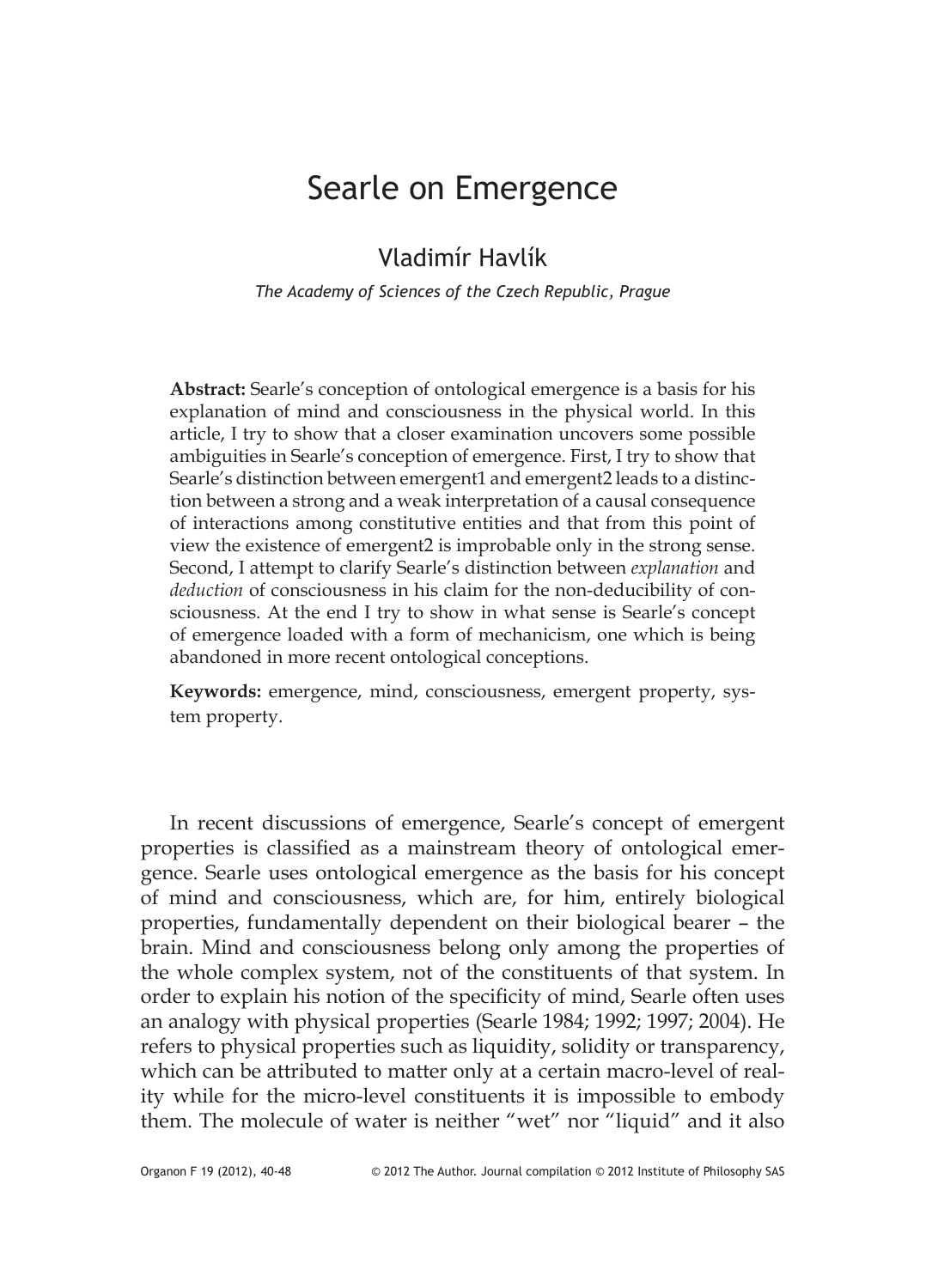lacks many other physical characteristic of water understood as a macroscopic liquid, e.g. capillarity. Analogically, consciousness is a causal emergent property of the complex brain system at the macro-level and there is no such property at the micro-level of separate neurons. The role of physical analogies is important for our understanding of emergent properties as a common thing in nature. It is usual that complex systems embody novel properties or behaviors which their constituents do not embody at elementary levels. From this point of view, the existence of mind and consciousness is nothing special because there are causal powers which lead to these emergent properties. Their distinctiveness lies in the fact that they are pure biological properties and cannot be created out of their biological bearer.

Searle's physical analogy with liquidity has often been criticized. Liquidity cannot be in the same relation to water as consciousness is to brain, because liquidity can be deduced from the properties of elementary particles whereas consciousness cannot be deduced from the properties of neurons. 1 This objection seems to me somewhat questionable. It is true that physicists could explain why and under what exact conditions there occurs the phase transition of numerous molecules of water to liquidity whereas the exact conditions for the transition of a system of neurons to the state consciousness are not known. Yet I do not think that this could be the principal point of Searle's analogy. His argument lies in emphasizing the interconnection between micro-level and macro-level, such as the emergence of liquidity of water, and this is a common physical phenomenon, manifested at many different levels of reality.

Consciousness is a higher-level or emergent property of the brain in the utterly harmless sense of "higher-level" or "emergent" in which solidity is a higher-level emergent property of  $\rm{H}_{2}O$  molecules when they are in a lattice structure (ice), and liquidity is similarly a higherlevel emergent property of  $H_2O$  molecules when they are, roughly speaking, rolling around on each other (water). (Searle [1992] 2002, 14).

<sup>&</sup>lt;sup>1</sup> E.g. "What Searle fails to see is that liquidity can be predicted from the properties of elementary particles, whereas consciousness cannot be predicted from the properties of neurons." (http://www.scaruffi.com/ mind/searle.html)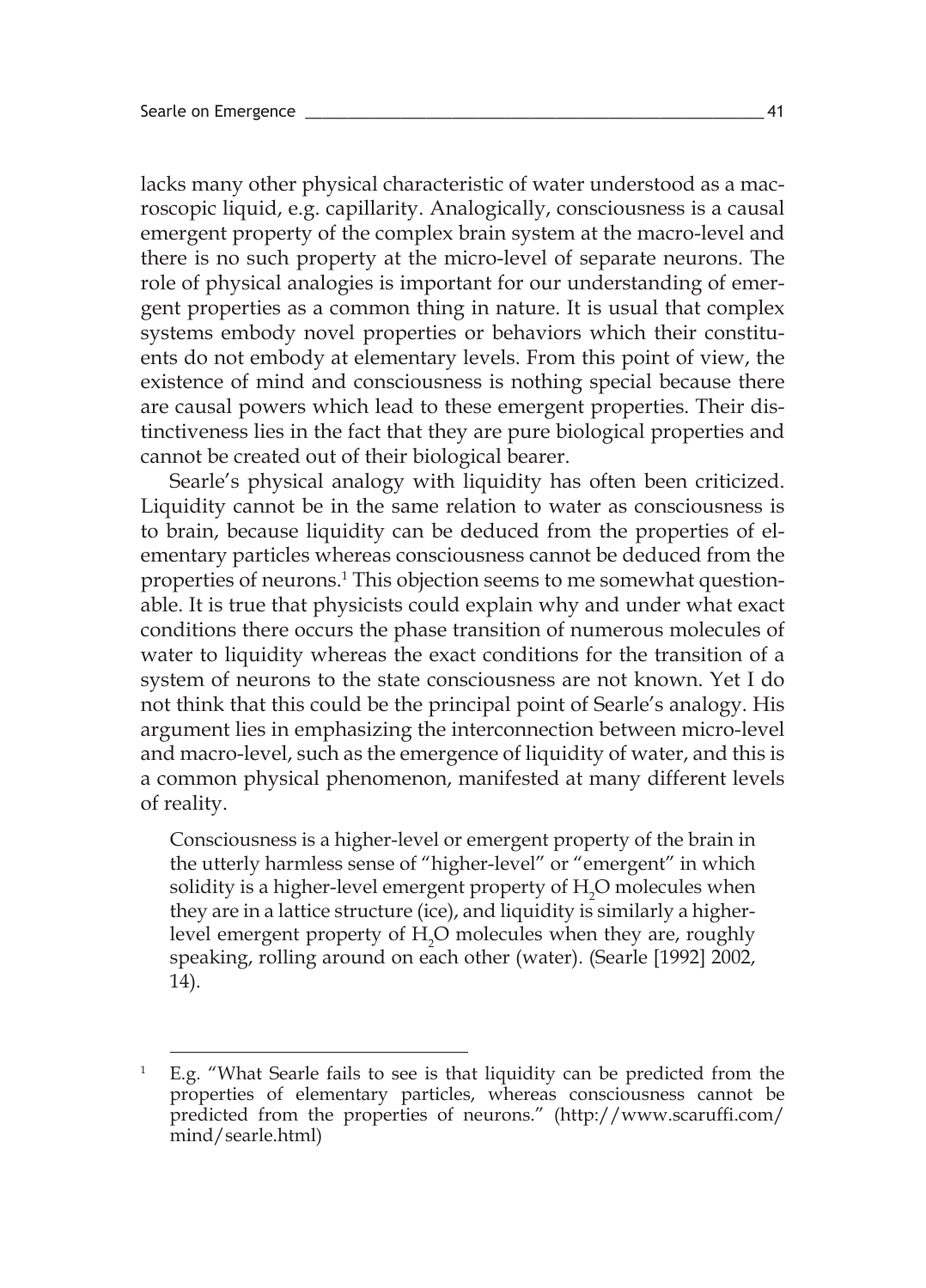Drawing on this assumption, it is not surprising that a similar "mechanism" is present in the case of neurons and consciousness. Searle is well aware that we don't know the exact conditions of emergence of consciousness; he presents the mechanism of emergence as an attempt to bridge the gap in our knowledge. He expects that a similar mechanism, common as it is in many other cases, will prove mind and consciousness to be biologically and physically natural things and the gap in our knowledge will be filled in the future by neuroscience and natural sciences in general.

These physical analogies have yet another important aspect. An explanation of all the macro-level properties of water as a liquid is in most cases possible only *ex post facto*, i.e. once we know them to be manifest at the macro-level, we can investigate under what conditions they occur. However, to ante-define or predict these system properties, i.e. to deduce them exclusively from knowledge concerning properties of micro-structure (e.g. from knowledge concerning the properties or features of the water molecule), is a completely different task. Moreover we now have what I take to be compelling evidence that it is impossible. From this point of view, the emergence of liquidity of water as well as the emergence of consciousness in the neuronal structure of the brain is similarly emergent.

Searle investigates the problem of emergence in more detail in *The Rediscovery of the Mind* (see Searle [1992] 2002, chap. 5). He considers emergent properties as a type of system properties (features) that are not, or not necessarily, properties or features of elements creating the system. E.g., the shape and the weight of a stone are properties which the molecules creating the stone do not have. In fact, Searle distinguishes two types of system properties – *deducible* and *non-deducible*<sup>2</sup> – in a manner very similar to J. S. Mill. 3 Some system properties can be deduced, figured out or calculated from their composition and ordering, and sometimes from their relation to the environment. However, there are system properties which cannot be deduced or calculated from lower-level orderings of elements and environmental relations. This type of properties then must be explained in terms of causal interactions between micro-level elements. Searle calls them "causally emergent

<sup>2</sup> Searle does not use these terms to label this distinction.

<sup>&</sup>lt;sup>3</sup> For Mill's distinction between homopathics and heteropathics laws cf. Mill ([1843] 2005, chap. VI, 242).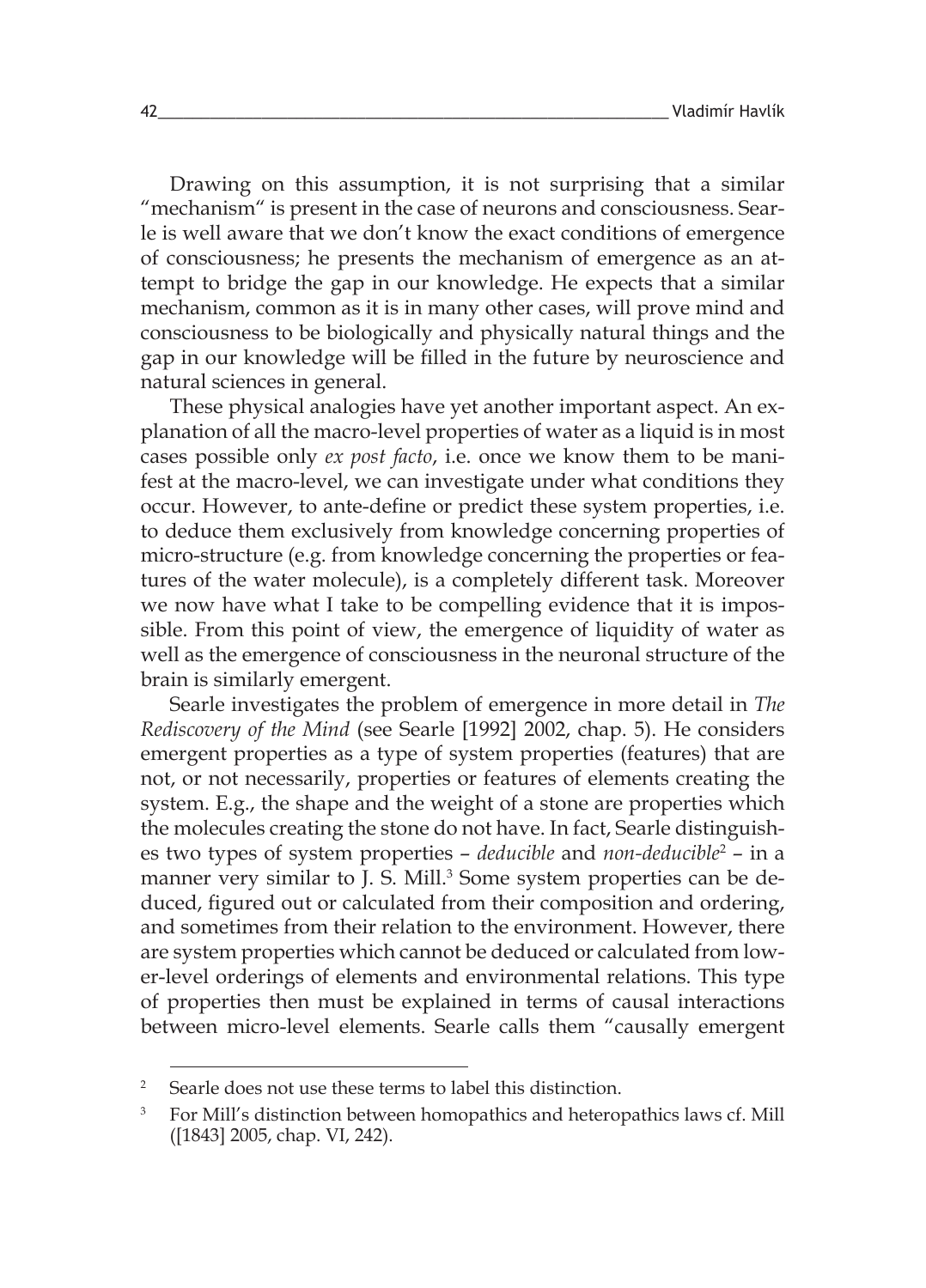system features". To this type of properties belong the already mentioned macroscopic physical properties, such as solidity, liquidity and transparency (Searle [1992] 2002, 111).

Although Searle's main task is not to analyze emergence by itself but rather to use it only as a means for an explanation of the existence of consciousness in the physical world (which is an overall acceptable procedure), a closer examination uncovers some ambiguities. In the following, I will try to demonstrate them and clarify some of them, while leaving some other open. At the end an attempt will be made to show in what sense is Searle's concept of emergence loaded with a form of mechanicism.

I will start with Searle's famous claim about consciousness, what I call the *non-deducibility of consciousness*. He says:

The existence of consciousness can be explained by the causal interactions between elements of the brain at the micro-level, but consciousness cannot itself be deduced or calculated from the sheer physical structure of the neurons without some additional account of the causal relations between them. (Searle [1992] 2002, 112)

While emphasizing the importance of the additional causal relations among entities constituting the system, he simultaneously presupposes that these additional causal relations must be explained by causal interactions at the micro-level. The requirement of explicability of these causal interactions at the micro-level leads Searle to a distinction between two types of causal emergence, which he calls emergent1 and emergent2. Searle defines emergent2 in the following way: "A feature *F* is emergent2 iff *F* is emergent1 and *F* has causal powers which cannot be explained by causal interactions of *a, b, c,* …" (i.e. by causal interactions of system elements – V. H.; cf. Searle [1992] 2002, 112). By this definition, the distinction between the two types of emergence is dependent on the *ability to explain* a system property by causal microlevel interactions. However, the emphasis on *the explanatory capacity* could be misleading. Searle evidently does not want the distinction between emergent1 and emergent2 to be based in the epistemological availability of an explanation. Rather, the possibility or impossibility of an explanation ought to derive from the objective state of things, and in this particular case from causal relations. Thus it is necessary to understand the distinction between emergent1 and emergent2 in the following sense: "Feature *F* is emergent2 iff *F* has causal powers *which are*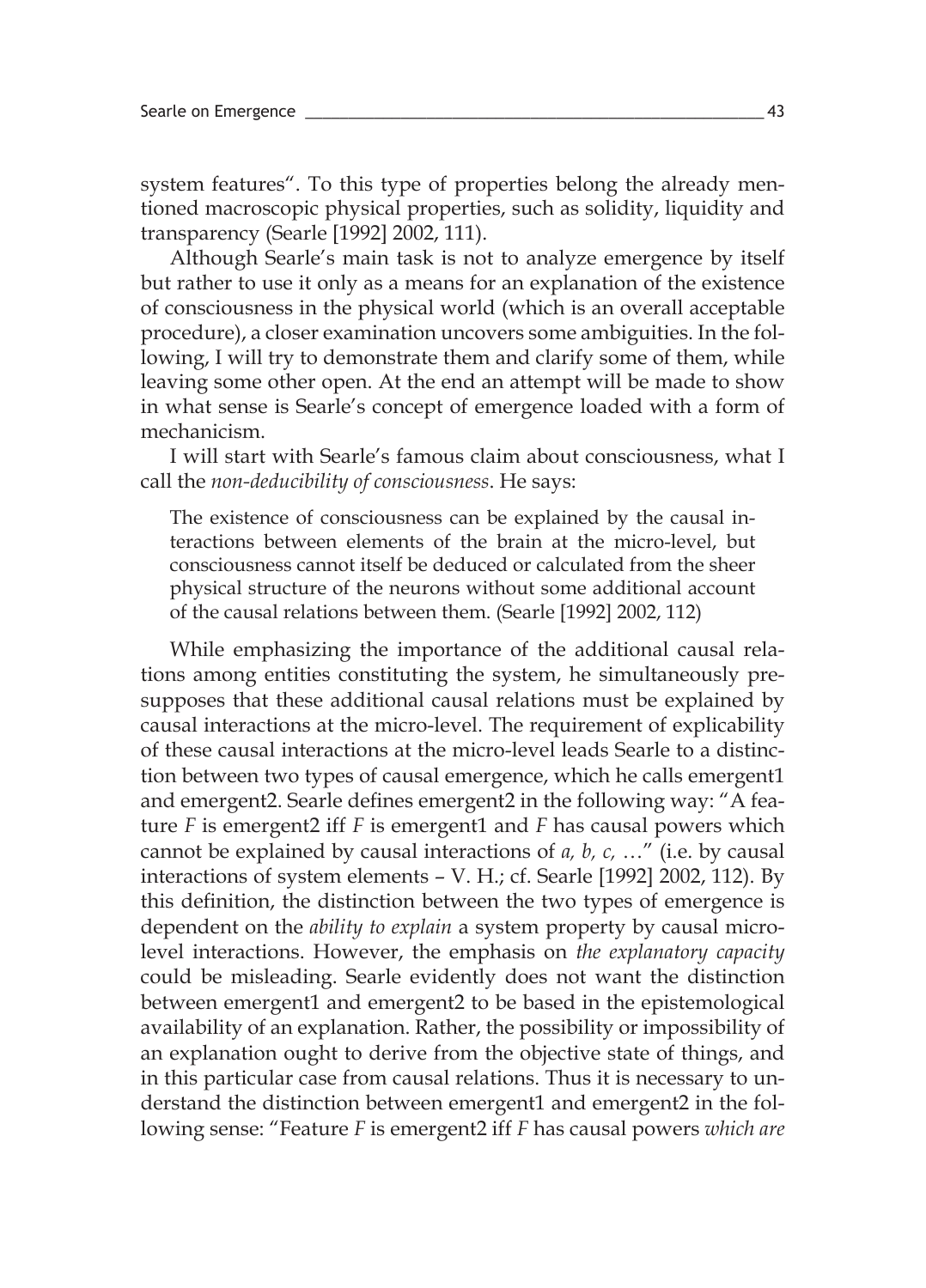*not causal consequences* of causal interactions (occurring between system elements) *a, b, c,* …"

Although Searle introduces this distinction himself, he considers most emergent phenomena – including consciousness – to be of the emergent1 type. As for emergent2, he even voices some doubts whether it could exist, as he thinks that the existence of such properties "would seem to violate even the weakest principle of transitivity of causation" (Searle [1992] 2002, 112). In other words, whereas simple transitive sequence is valid for causal relations ("if event *c* is the cause of *d* and *d* is the cause of *e*, then *c* is the cause of *e*") such a principle would be invalid in the case of emergent2. In the case of emergent1, the principle of transitivity obtains, which in Searle's opinion implies that consciousness (as an emergent1 feature of the brain) is a causal consequence of neuronal interactions. Also, it follows from the definition for properties of the emergent2 type that some system properties (causal powers) are not causal consequences of interactions among constitutive elements, ergo could not be explained by these causal interactions. Unfortunately, this claim could give rise to the following misunderstanding.

First, if we adopt Searle's distinction between emergent1 and emergent2 in the ontological sense, then the explanation of system properties becomes dependent on objective causal relations. However, what is now the meaning of the claim that *a system property is not the causal consequence of interactions among constitutive entities*? What is now meant by the claim that *the system has a property which could possess causal power while this property is not a causal consequence of the microstructure*? In my opinion it is possible to distinguish between a strong and a weak interpretation of this causal consequence. In the strong version, this claim means that the examined property is not dependent on the state of its microstructure, and given that the system is in some state *S*, it *may have* but *need not have* this property. The presence of a system property with regard to the system's microstructure is arbitrary. In the weak sense, the claim means that the property is dependent on microstructure (i.e. given that the system is in some state *S*, it either *does have* or *does not have* the property) yet it is not deducible or calculable from the microstructure. In this case, the presence of the system property is not arbitrary and, in a sense, it is necessary. Thus the system property *P* is not a direct causal consequence of the only system's microstructure, but it is causally dependent on it.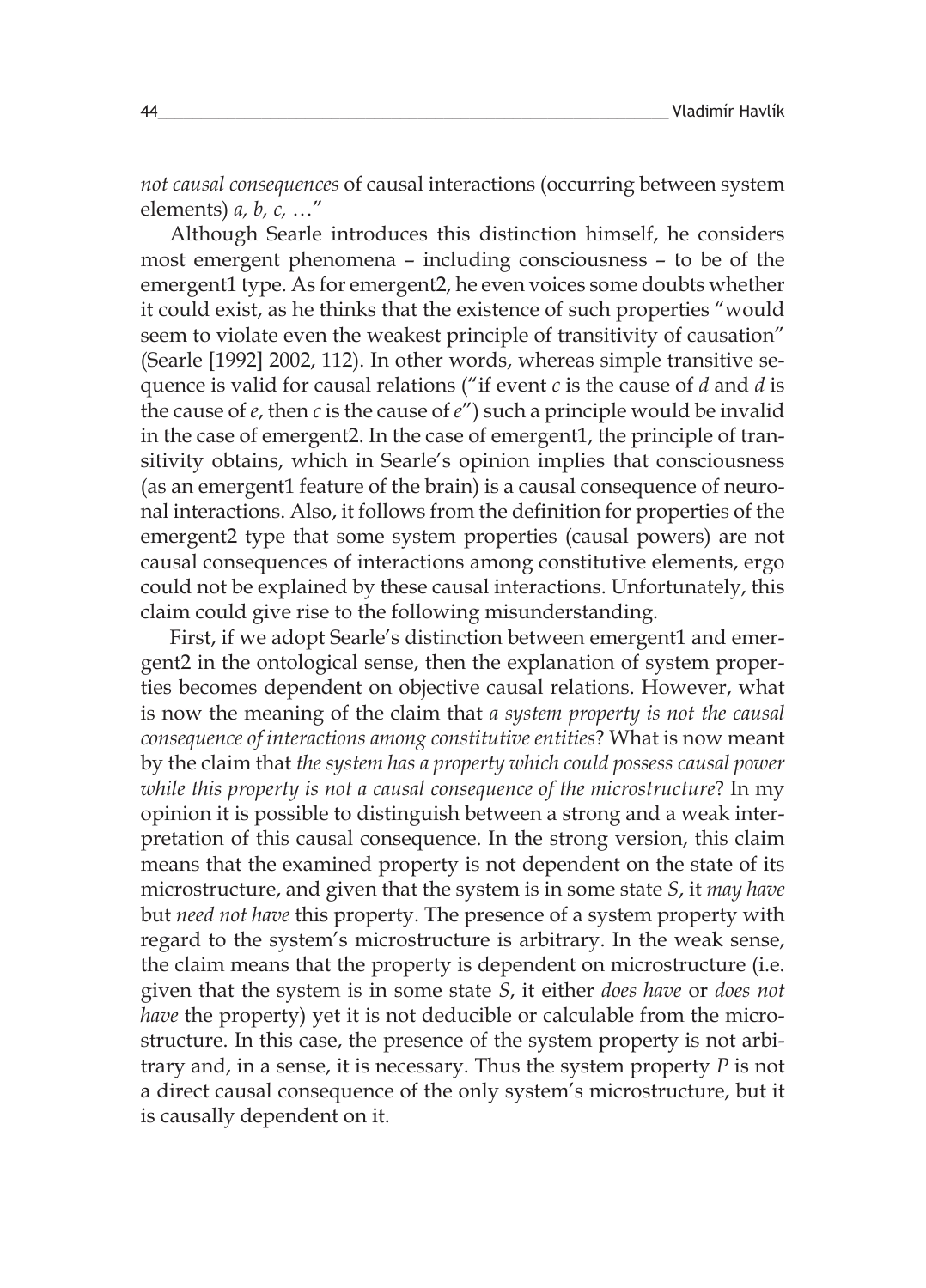Unfortunately, Searle neglects to take account of the possibility that there is a strong and a weak interpretation of causal consequence. He tends to think that any property which is not the causal consequence of microstructure is always emergent2 and its existence is improbable. However, once we admit the distinction between the strong and weak interpretations of causal consequence, it appears that the existence of emergent2 is improbable only in the strong sense, while in the weak sense it is not only highly probable but in many cases even emergently evident.

However, Searle uses a similar distinction between *explanation* and *deduction* when he claims (in the passage quoted above): "The existence of consciousness *can be explained* by the causal interactions between elements of the brain at the micro-level, but consciousness *cannot itself be deduced or calculated …*" (Searle [1992] 2002, 112, my emphasis). While the distinction between *explanation* and *deduction* may seem somewhat bizarre due to the Hempel's symmetry between *explanation* and *prediction*, the fact is that with emergent entities, there is, in practice, a temporal asymmetry between the two terms. We can *explain* something once it occurs (*ex post*), whereas we must be able *deduce* something even before it occurs (*ex ante*). What Searle wants to stress is the impossibility to know in advance which mutual causal relation between entities occurs and which properties (features) will emerge. However, emergent properties (features) which already occur and can be investigated, could be explained by the interaction of entities at the micro-level.

Second, the distinction between emergent1 and emergent2 depends on whether given property is a *causal consequence of interaction among elements or not*. In his claim for the non-deducibility of consciousness, Searle says that consciousness is not deducible "*from the sheer physical structure of the neurons without some additional account of the causal relations between them*." He thinks that the dynamics of mutual causal relations of the constituting system is crucial for the existence of system emergent properties (in the sense of emergent1). Given the fact that consciousness, as a case of emergent1, is the causal consequence of neurons, is there any possibility to deduce it from their sheer physical structure and an *additional account of the causal relations between them*? It remains an open question whether Searle would accept that consciousness could be deduced from mutual causal interactions among neurons in the brain. While he claims that this is not possible without these causal relations, he also never says if it is possible at all, and in fact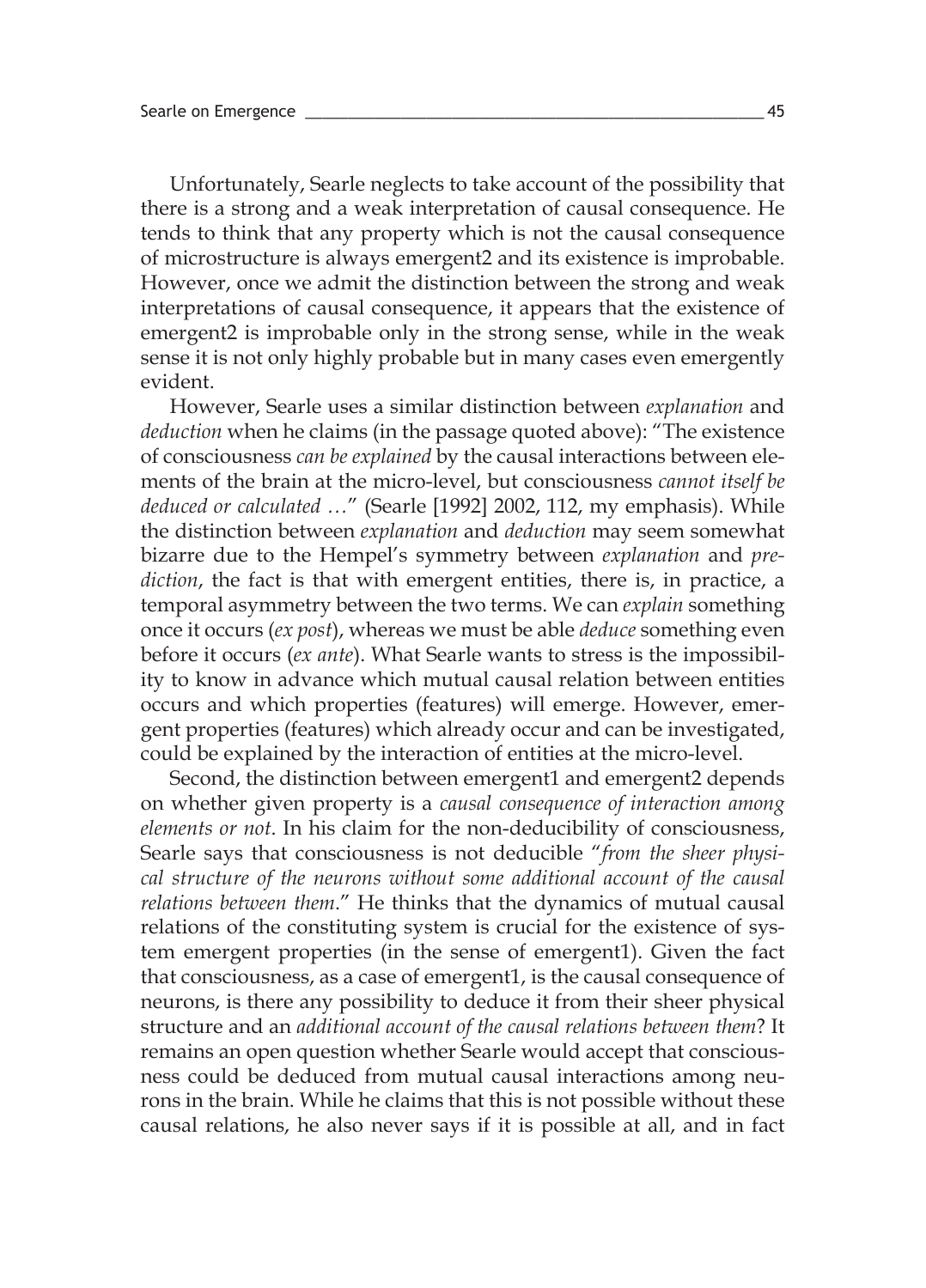he knows that it is not. We cannot deduce or calculate consciousness either from the sheer structure of neurons or from their mutual causal relations. I think that in speaking of an additional account of causal relations, Searle means not only mutual interactions between individual neurons but also those causal relations which occur only at the macrolevel and need not even be recognizable at the micro-level. Although Searle never says this explicitly, I think he would never admit that the non-deducibility of consciousness impacts attempts to deduce consciousness from sheer structure only, and not from causal interaction as well. If this conclusion is correct, then the term "additional causal interactions" is a sort of mysterious incantation whose content is only to be speculated about.

However, there is a possibility that someone wants to connect nondeducibility of consciousness with an argument for irreducibility of consciousness (the fundamental part of Searle's conception). He can then claim: "If there is something irreducible to its microstructure, then it cannot be deducible from it too." It does seem to be a very seductive possibility. Yet unfortunately, it is, once again, not evident or convincing in the case of emergent phenomena. There are features that can have causal consequences at macro-level, could be calculable by simulation but at the same time cannot be fully reducible to its microstructure. 4 While I do not have sufficient space here for a detailed argument, I do think that irreducibility cannot support non-deducibility.

I will now try to show that Searle's conception of emergence includes a form of mechanicism, one which is being abandoned in the more recent ontological conceptions. Searle presupposes that entities of microstructure, such as molecules or neurons, are identical both as isolated entities and as entities involved in the establishing of the system as a whole. All that can change is the mutual causal relation, while entities by themselves stay rigid. Causal interactions between entities are the only cause and the only source of system properties or system features. Although Searle never analyzed these relations in detail, it is plausible that he would accept the following schema, founded on the transitivity of causality: 1) entities never lose their identity (such as shape, structure, features) and they manifest it even when involved in the establishing of a system; 2) entities and their properties or features are the cause of the causal relations which occur among them in the system; 3) thus,

<sup>4</sup> E.g., the so-called weak emergence (see Bedau 1997).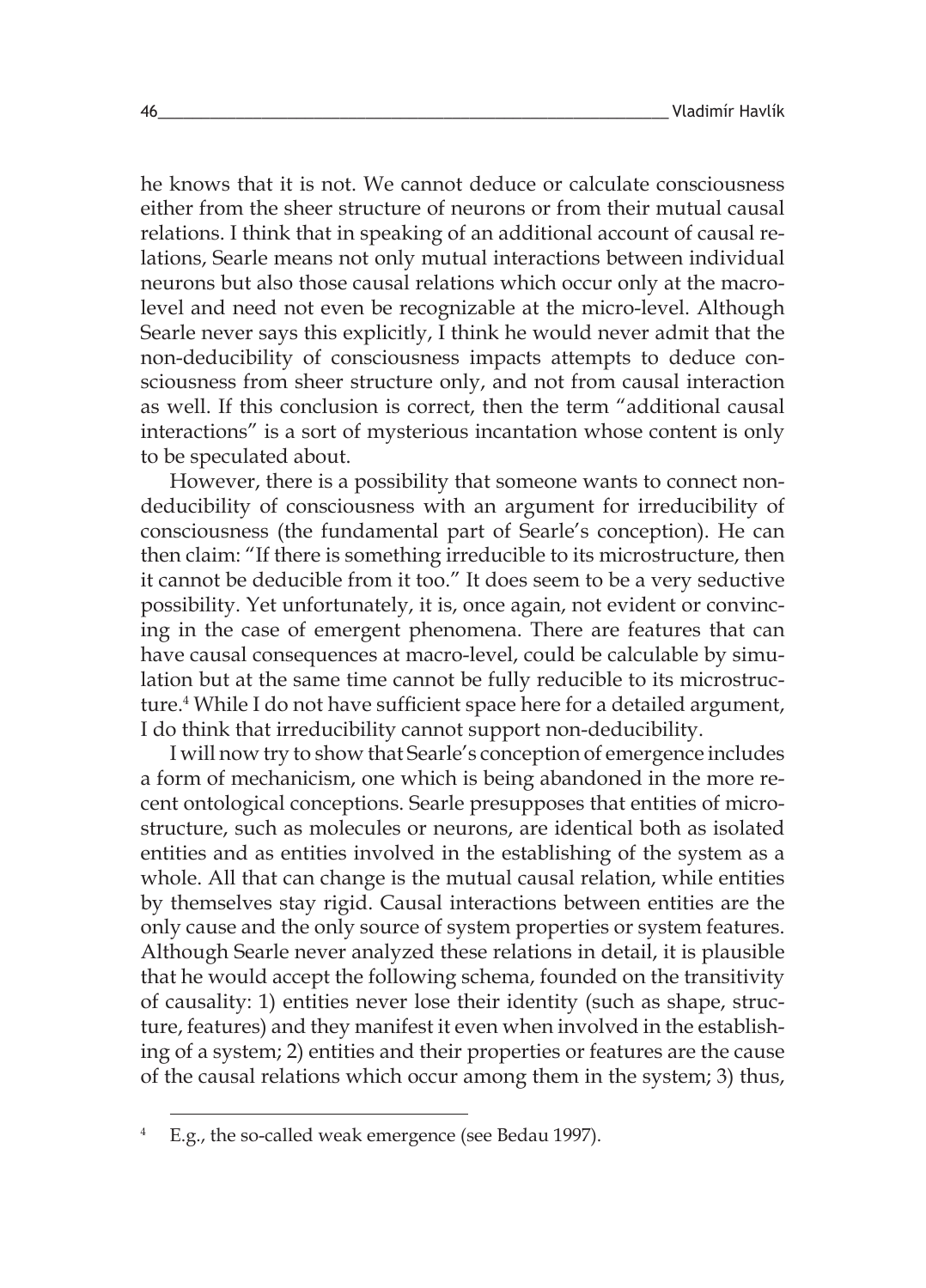these causal relations are the cause of the emergence of system properties. System properties are in principle explicable, yet at the same time system features and the system structures are not (directly) deducible or calculable from a mere knowledge of the constitutive entities. Based on the principle of transitivity of causal relations, we must assume that the sources of consciousness are causal features at the micro-level (i.e. electrochemical states of neurons in the brain). Emergence is a common mechanism in our world, and emerging novel entities such as substances, properties, relations and behaviors are thus situated at a higher system level from the original level of its constituents. This universal scheme of emergence is realized at various hierarchical levels of reality and it is responsible for the emergence of complex systems, from chemical compounds via life all the way to consciousness. Although Searle would probably agree with this scheme, he assumed that his concept of emergent1 is sufficient for an explanation of all emergent phenomena including consciousness. However, it is possible to demonstrate that there exist emergent physical phenomena for whose explanation the emergent1 concept is insufficient due its form of mechanicism. Many phenomena in physics demonstrate that entities are a different thing when they stand alone and when they take part in the creation of a system. These evidences are frequently brought up not only by physicists working on solid state physics and condensed matter physics (e.g. Anderson 1972, Leggett 1987, Laughlin 1998, Healey 2010). Recently, research in quantum theory has also provided similar evidence (e.g. Healey 1991, Silberstein – McGeever 1999, Kronz – Tiehen 2002, Hüttemann 2004).

We could maintain consistency with Searle's assumption regarding the identical mechanism of emergence of novel entities in nature, including consciousness, even in the light of the new concepts of emergence, such as the concept of "fusion" which claims that constitutional entities change radically when taking part in the creation of a system. What leads to the emergence of novel system features or properties is a fusion of elements together with their mutual causal interconnections and their interactions with the environment. We could claim that the same mechanism is responsible for, or at least present at, the emergence of consciousness, and that Searle's vision of emergence as a general mechanism is thereby not weakened but rather enhanced.